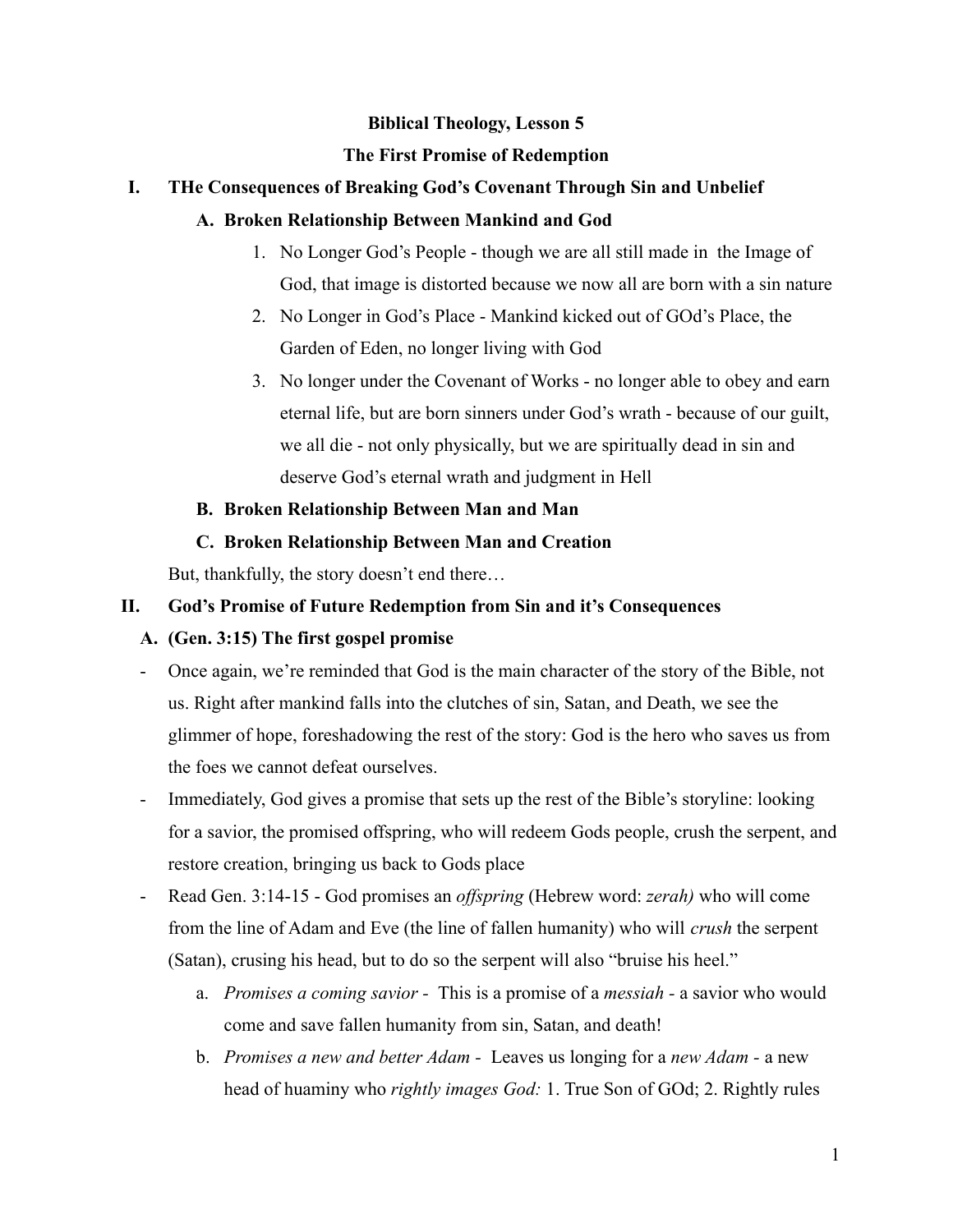over creation, bringing all things under GOd's dominion; one who rightly represents God as a priest-king.

- *c. Promises a sacrificial death -* This offspring will accomplish victory over the serpent, crushing his head, but it will be a costly victory - his "heel" will be "bruised" in the process.
- d. *These promises will be fulfilled in Christ -* We know how the story unfolds we know that this is talking about Jesus Christ. THis leaves us longing for the Messiah - and we know, this is pointing us to Jesus Christ, who fulfills this very first gospel promise
	- i. Jesus is the true savior who comes to fulfill God's promises of salvation indeed, He is God the Son himself!
	- ii. He is the new and better Adam who does not fail; CHrist didn't sin, or listen to the lies and temptations of Satan, but He full obeyed God, perfectly imaging and representing God as a Man, and He did what the first Adam should have done - he defeated Satan and perfectly obeyed God. As the true Adam, he paves the way for a *new humanity* to come about - a new people of God, who are restored to being truly human. Christ comes to restore the Image of God in humanity, restoring our relationship with GOd, so that we can live with God again, as His people, rightly representing, glorifying, and obeying Him as new creations in Christ. We saw that the image of God mean *rulership and sonship -* and so we will see that Christ is the true King and the true Son of God, and that in Christ, the new humanity (we who believe in the gospel) are restored to this full picture of what it means to be human, in the image of God: we become children of God; we even become priest-kings, a "royal priesthood," like Adam and Eve were, as we saw over the last few weeks. And so, this first gospel promise clues us in that Christ will restore what was lost in humanity, the image of God, and in the Garden of Eden, because of the Fall. Christ, the true Adam, King, Priest, and Son of God, will restore a new humanity to be God's people in God's place.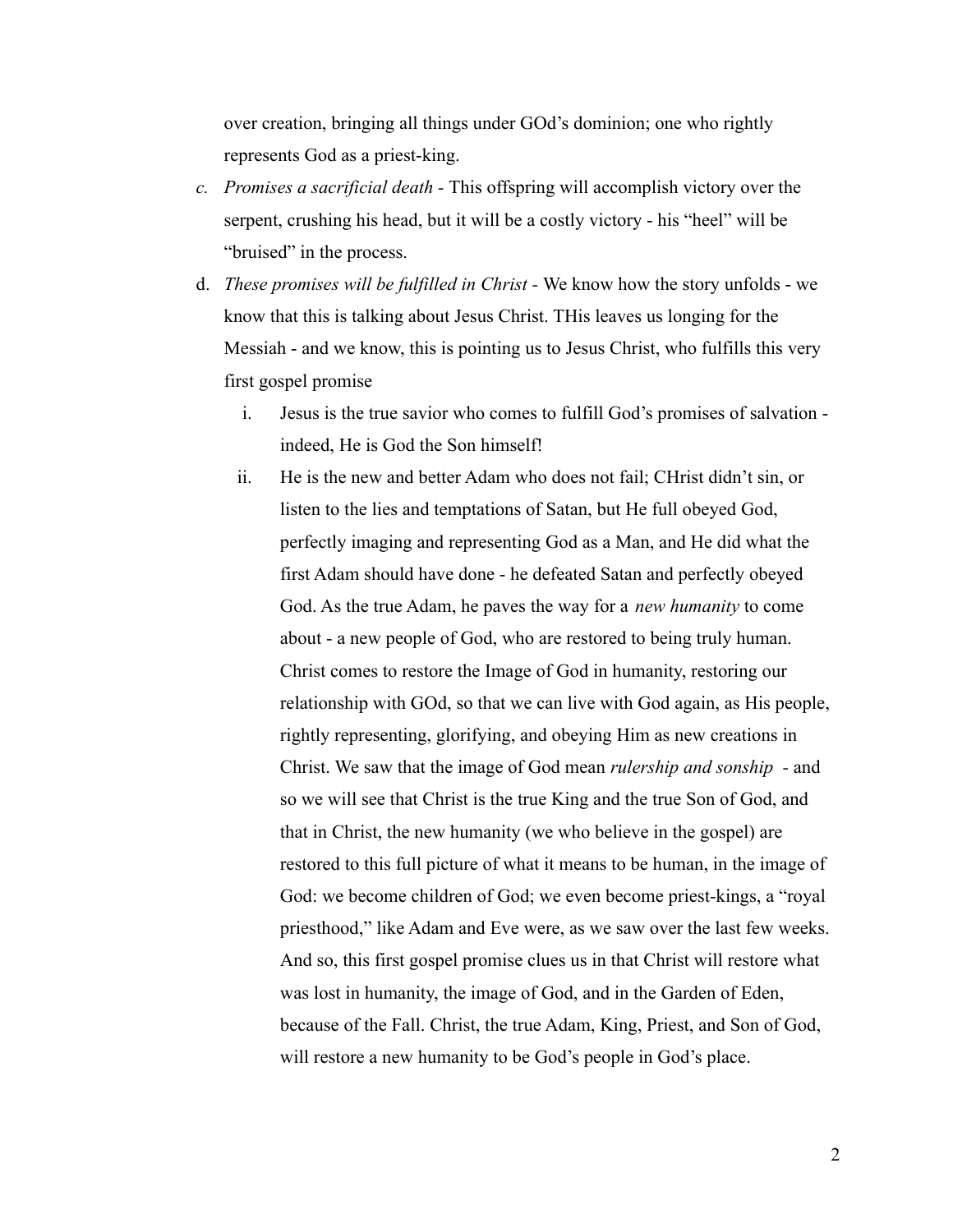iii. And he will do this by *going to the cross and dying as a substitutionary sacrifice.* His heel will be bruised as he crushes the serpent's head - he will die on the cross as a sacrifice for our sins, paying the penalty of death we owe, bearing God's wrath on our behalf. But just as a bruised heel isn't a fatal wound, so Christ doesn't stay dead - He rises from the grave!

And we're also given a glimpse that this will be accomplish through substitutionary sacrifice even here in Genesis 3, in v.21.

#### **B. (Gen. 3:21) The First Sacrifice**

- a. Right after God curses Adam and Eve, showing the consequences for sin, he also shows them grace. Not only does he give the first promise of redemption, but he also *covers over their nakedness* by makings "garments of skin" as He "clothed them" (Gen. 3:21).
- b. I argued last time that their nakedness and hiding from God is a symbol of their guilt and shame for their sin. And so, God clothing them here is a symbol of covering over sin - what we call *atonement,* which will be fleshed out later to include the payment of sin.
- c. The Bible will make clear that sin has to be paid for with blood; a death is required. This is emphasized in the sacrificial system - blood is shed to atone for sins.And so here, it's implied that an animal had to be killed as a sacrifice to take their skins and turn them into clothes to cover up Adam and Eve's nakedness - to cover over their guilt and shame. And so, we see a picture of sacrifice for the first time, right after the first sin and the first promise of salvation.
- d. And again, this points us to the ultimate substitutionary sacrifice for our sins Christ's death on the cross. His blood would be shed to pay for our sins and take away our guilt and shame, so that we may live and be reconciled to God.
- e. But, that day is a long way off from Gen. 3. And here we see that the death of this animal isn't sufficient to fully save Adam and Eve (or any of us). We see this because right after God clothes them, he still sends them packing - they have to leave the Garden of Eden in vv.22-24. They still aren't God's People in the same way and can't live inGod's place. THe covenant has been broken.

And so, we begin looking for God's plan of redemption to unfold and be fulfilled…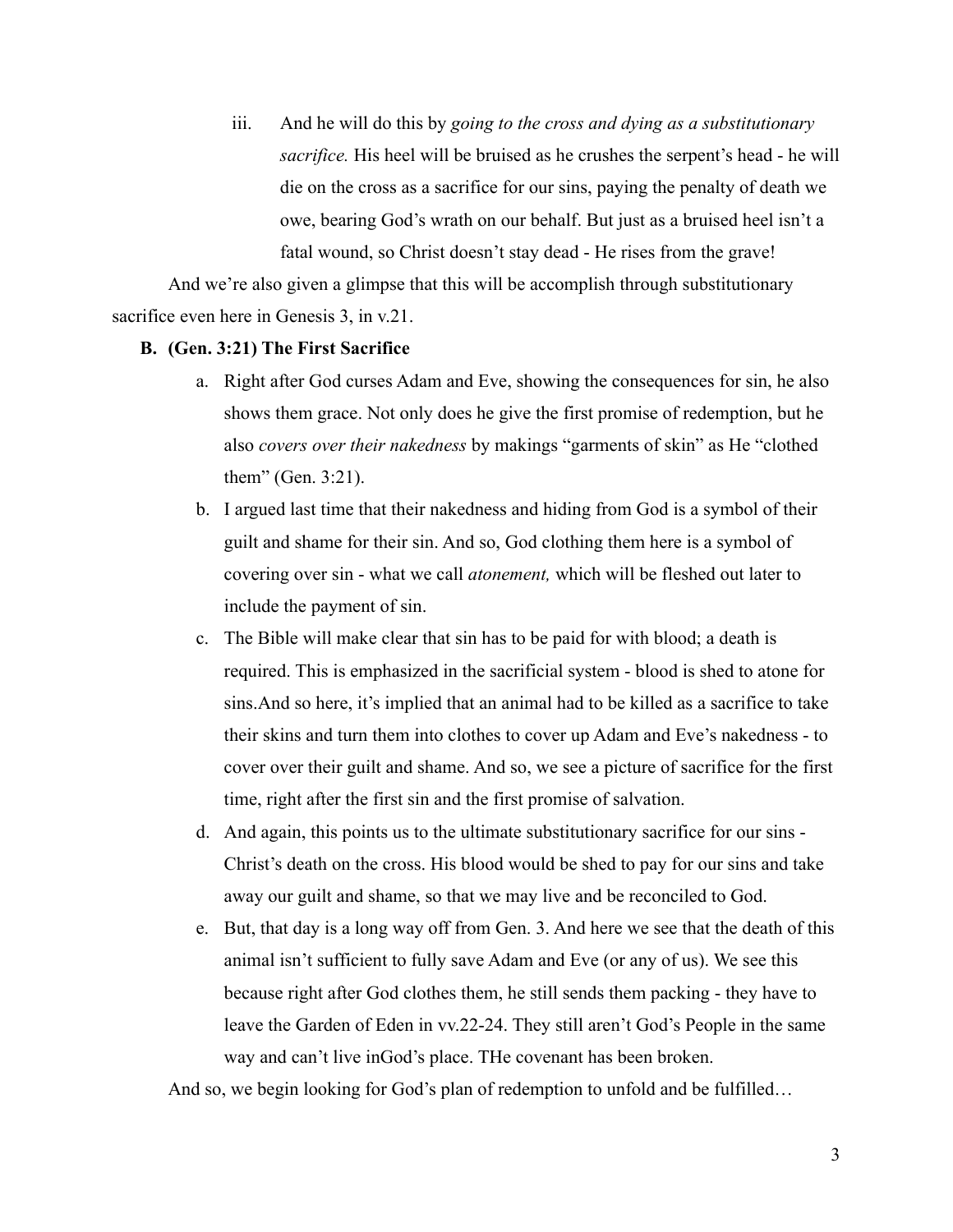#### **III. God's Unfolding Plan of Redemption**

In order to become good readers of the Bible, we have to rightly understand it's storyline. And to do that, we need to understand that the rest of the Bible will gradually unfold these glimpses of the gospel premises that we see here in Genesis 3. THe coming of Christ is a long way off from Gen. 3:15, however. In the meantime, it tells us that in order to rightly read the rest of Genesis (and Old Testament/Bible), we need to start looking for the Messiah. So, we can track this storyline by looking for these promises to be fulfilled:

- A. **Looking for a New People of GOd** We need to be looing for how GOd will redeem humanity and bring about a people for Himself once more as this story unfolds. We'll see this happen with Abraham, and Israel, and eventually, the Church.
- B. **Looking for a Return to God's Place** After the Fall, we're longing for a return to the Garden fo Eden, where we can live with God in paradise and eternal life. So, as the story unfolds, we need to look for promises regarding *land* as a place where God and His people dwell together again. And, just as the Garden was the first temple, this means we're looking for a new temple, where God dwells among humanity once again, and we rightly know, obey, and worship Him.
- **C. Looking for God's Covenant Promises** Just as the first covenant was broken, so we're looking for God to make new covenants to restore His people, God's place, and our salvation.

#### **D. Looking for the** *promised offspring.*

- We can begin to track the storyline as it progresses, and spot the flow of the Messianic promises and later fulfillment, by tracking this idea of the "promised offspring" throughout the book of Genesis.
- DOesn't look good at first Cain and Abel (chapter 4); one of the offspring kills the other; Cain's is cursed, his line is wicked, not the line where the promised offspring is going to come from
- But the story resumes in chapter 5: we're told again that man was made in the image of God, and we're told of another offspring of Adam and Eve: Seth
	- a. On the one hand, this genealogy tells us that GOd's warning came true: since they broke the covenant and disobeyed God, death has indeed come into the world: